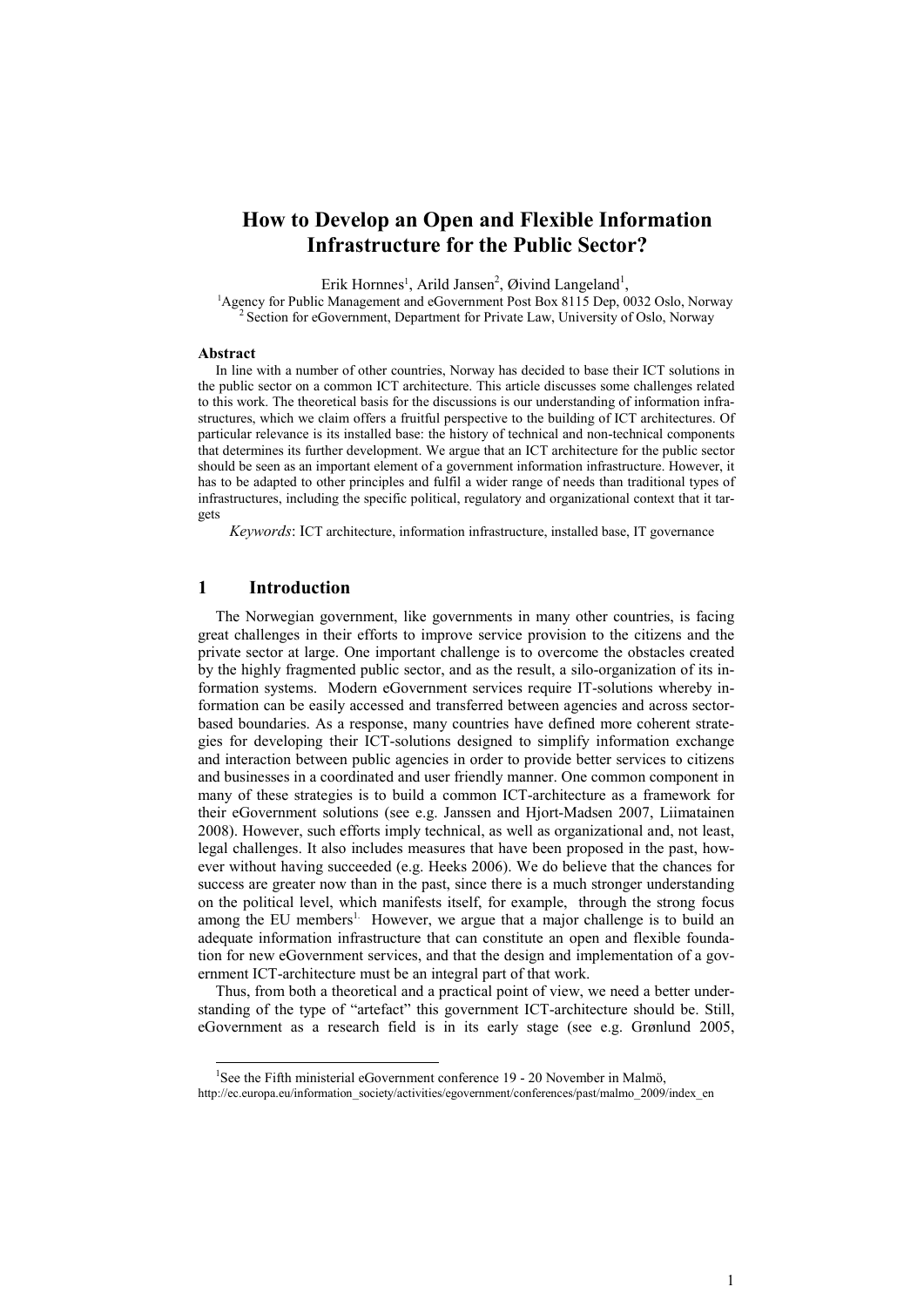Grønlund & Andersson 2006, Heeks & Bailur 2007, Scholl 2009), and the broader IS research field is able to capture the variety and complexity in the public sector only to a limited extent. This implies that we lack an adequate conceptual framework that can describe the different types of systems and solutions we find in the public sector, not least ICT-architectures. A traditional perspective has been to see ICT as a toolbox, implying that the user can select the appropriate tool for a specific task and use it, having full control. This is in contrast to the machine perspective, characterized by "something" determining how a production process unfolds and requiring the operator to carry out specific operations as mandated by the machine. It seems rather evident that none of these perspectives are fruitful as analytical tools for understanding ICTarchitectures. No single entity can control an ICT-architecture, nor does an architecture imply a determining machine.

In their seminal paper "*Desperately Seeking the 'IT' in IT Research—A Call to Theorizing the IT Artifact*" Orlikowski and Iacono (2001) argue that we need a better conceptualization of the information technology (IT) artefact. Based on a review of a number of published articles, they discuss different categories of IT, where their "ensemble view" seems to be a valuable contribution to understanding the nature of an ICT-architecture. But it does not capture all its dimensions, neither its socio-technical character nor its installed base; that is, the history of technical and non-technical components that determines its further development. We do not claim that an ICTarchitecture on its own will constitute an information infrastructure. We will, however argue that an information infrastructure perspective can be fruitful when analysing the different properties of an ICT-architecture. This will also make visible some of the barriers that are linked to the implementation of an ICT-architecture in the government. The article will discuss the following research questions:

- 1.In what manner is the perspective of information infrastructures relevant for the building of an ICT-architecture in the public sector?
- 2. How do we conceptualize the installed base of an ICT architecture?
- 3.What specific characteristics are important for such information infrastructures?

### **1.1 Our research approach**

This study is based on an inductive approach where the aim is to contribute to an increased theoretical understanding of the kind of infrastructure needed to support the provision of electronic services to citizens. Our theoretical point of departure is from information infrastructures (Weill and Broadbent 1988, Shapiro and Varian 1999, Hanseth and Lyytinen 2004) and from management control and technological drift (Ciborra 2000, 2002). Our main empirical base is the ongoing work to realize an ICTarchitecture in Norway, which we believe is representative of similar efforts in many other countries. Our data collection and analysis comprises analysis of documents, including descriptions of planned and finished eGovernment projects. The proposal for a Norwegian Common ICT architecture, along with all remarks to that report, as well as the budget documents and "assignment letters" etc. have been particularly relevant. Furthermore, we have participated in open hearings and meetings that have been organized in relation to this work in Norway.

The next chapter will briefly present the basic ideas of ICT-architecture, illustrated by current work in the Norwegian government. Chapter 3 provides the theoretical framework, followed by our analysis, findings and our conclusions with suggestions for further research.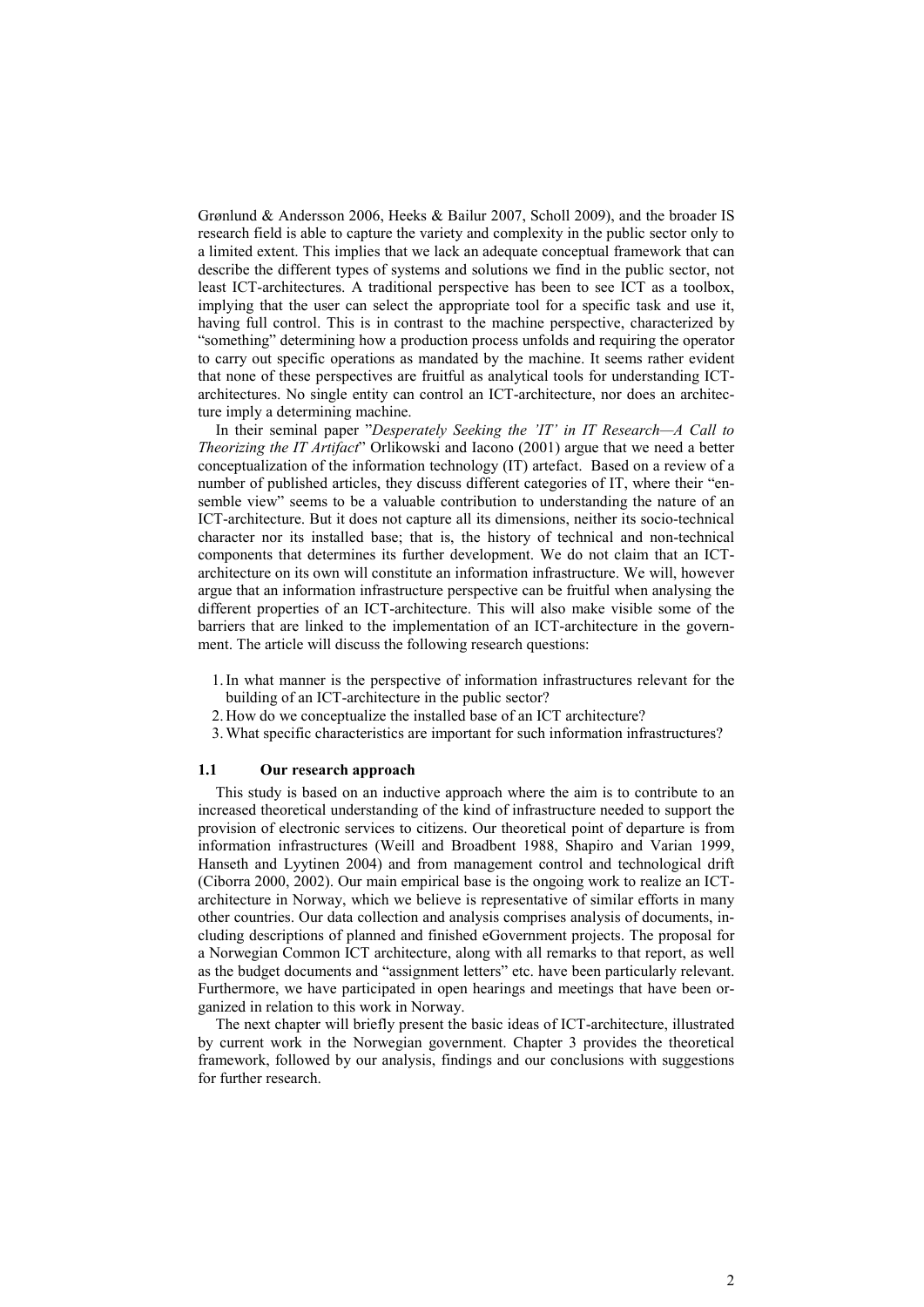# **2 What is an ICT architecture for the public sector?**

As part of public modernization plans in many countries, governments seek to offer citizens and businesses seamless online services by improving horizontal and vertical relationships and linking independently developed processes and information systems. Current efforts are focused on coordinating the projects and providing a framework that will function as an umbrella for explaining the relationships among the projects. These kinds of frameworks are often denoted as *national enterprise architecture* (NEA); see, for example, Janssen and Madsen (2007). The Norwegian government has also defined a common ICT-architecture (Report to the Storting no.17: 2006-07). Facing the reality that the Norwegian public sector (as many others) is a collection of a large number of independent and heterogeneous organizations, having different business processes and information systems, this architecture aims at ensuring interoperability, avoiding duplication of efforts and enabling reuse of existing ICT-based services and solutions.

Even though the Norwegian architecture has been designed in a national context, its overall principles are based on a service-oriented framework, heavily influenced by the work in Denmark and other countries. Its overall, layered structure is illustrated in figure 1. The business layer at the bottom consists of the different government agencies and their ICT solutions. The middle layer provides shared services that may be relevant to many or all eGovernment services, such as an identification and authentication solution, etc. in order to enable the reuse of ICT-services (DIFI 2009). The presentation layer at the top enables citizens and businesses to interact with the electronic services provided by the different government agencies. This layered structure makes it much more flexible and robust with respect to future changes in the different layers, since a change in one layer will not impact on another layer. This assumes that the layers are loosely coupled and that they make use of open and standardized interfaces, preferably through the use of open standards.



**Figure 1: Generic government ICT architecture** 

The Norwegian government has defined seven architectural principles: service orientation, interoperability, availability, security, openness, flexibility and scalability. Other countries such as Denmark and Sweden operate with similar sets of architectural principles.. Although the principles are somewhat differently described, their goal is also to provide a unified framework for the national ICT architecture in question. Denmark has defined nine architectural principles<sup>2</sup> (IT- og Telestyrelsen 2009). Sweden has defined six architectural principles (Verket för förvaltningsutveckling 2008). In the Netherlands, their architectural program is based on adopting one part of

 $\overline{a}$ 

 $2$  The Danish principles address topics such as information security, flexibility, user orientation, modularization and loose coupling etc, while the Swedish architecture addresses topics such as information security, clearly defined interfaces, standardization, universal design etc.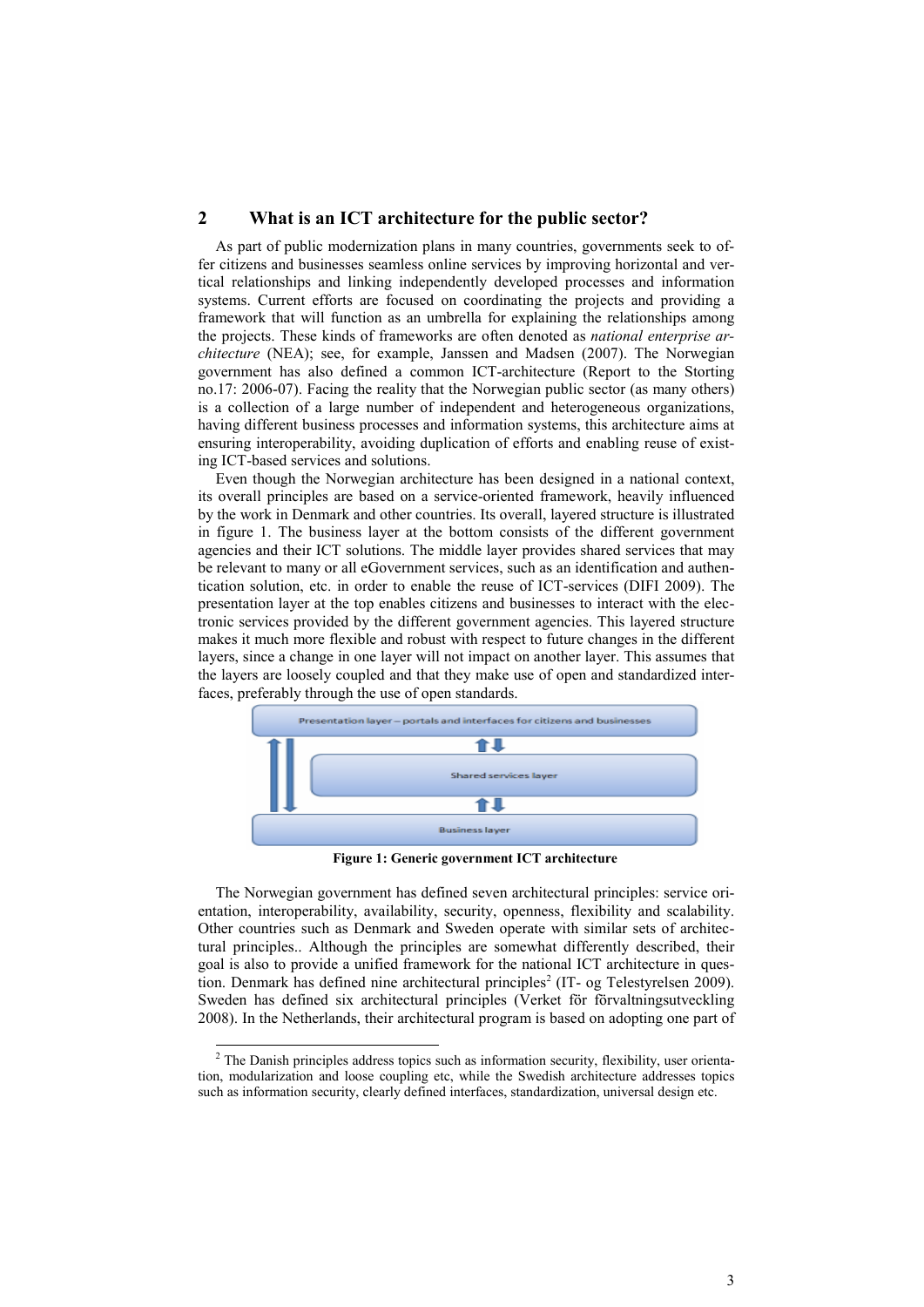the Zachman framework, and includes a large number of principles (Janssen and Hjort-Madsen 2007). In these countries, the use of the national architecture is based on a sort of voluntarism, in the sense that each individual agency may decide not to use the principles if there are good reasons for not doing so. However, there is substantial pressure to accommodate to the national framework.<sup>3</sup> We also find similar approaches in countries like the UK and the US. However, as we argue below, these are minor differences at a detailed level, and the relevance of an information infrastructure perspective is not dependent upon the type of architecture as such. The overall scope and design of the architecture is more important, i.e. that the architecture is open and accessible to all relevant stakeholders and that it is sufficiently flexible to support the diversity of ICT –systems and services that are continuously evolving.

Although these different ICT-architectures do share many characteristics with enterprise architectures (EAs), there are nevertheless many differences. EAs lack a universally accepted definition (Rohloff 2005); a common understanding, however, is that it "identifies the main components of the enterprise, its information systems, the ways in which these components work together in order to achieve defined objectives and the way in which the systems support business processes". Weill (2007) defines an EA as "*the organizing logic for business processes and IT infrastructure reflecting the integration and standardization requirements of the firm's operating model*", which implies that it involves redesigning the business. Architectures aim at creating some kind of coherence and structure in a chaotic environment through the use of systematic approaches.

Our argument, in line with Janssen and Hjort-Madsen (op.cit. p 2), is that national (government) ICT-architecture differs from EA in that *"architecting public sector involves designing public administrations to reflect the political and public managers' decisions at a strategic level in operational activities and decisions*". Public administration must be seen as a collection of a large number of heterogeneous organizations having different business processes and information systems which constitute their "installed base" of technical, organizational and legal elements. Ross (2003) criticized enterprise frameworks for taking a technologist view and claimed that such frameworks do not highlight the role of institutions and capabilities critical to enabling the governance, adoption and diffusion of an EA, a viewpoint we fully support. Our point of departure here is that there exist a number of different national EA-like initiatives having different ambitions and scope, but having some common features in that they are designed to support advanced eGovernment services that span different agencies and sectors. In this respect they need a foundation of technical and nontechnical elements that correspond to infrastructures, in line with Janssen and Hjort-Madsen (2007, p5-6). Below we will discuss a "generic" government information infrastructure, as a kind of basic kernel for the individual ICT-architectures.

### **3 ICT-architecture in an information infrastructure perspective**

The term information infrastructure was introduced in the early 1990s, usually by reference to Al Gore's political initiative to build a global information network in the US. Important contributors to the development of the information infrastructure the-

 $\overline{a}$ 

<sup>&</sup>lt;sup>3</sup> There are still differences between the national policies. While the Norwegian approach implies that an agency has to explain why they choose not to apply these principles, the Danish policy is primarily driven by incentives and non-mandatory principles, and the Dutch policy primarily aims at guiding and stimulating the individual agencies to adopt best practice.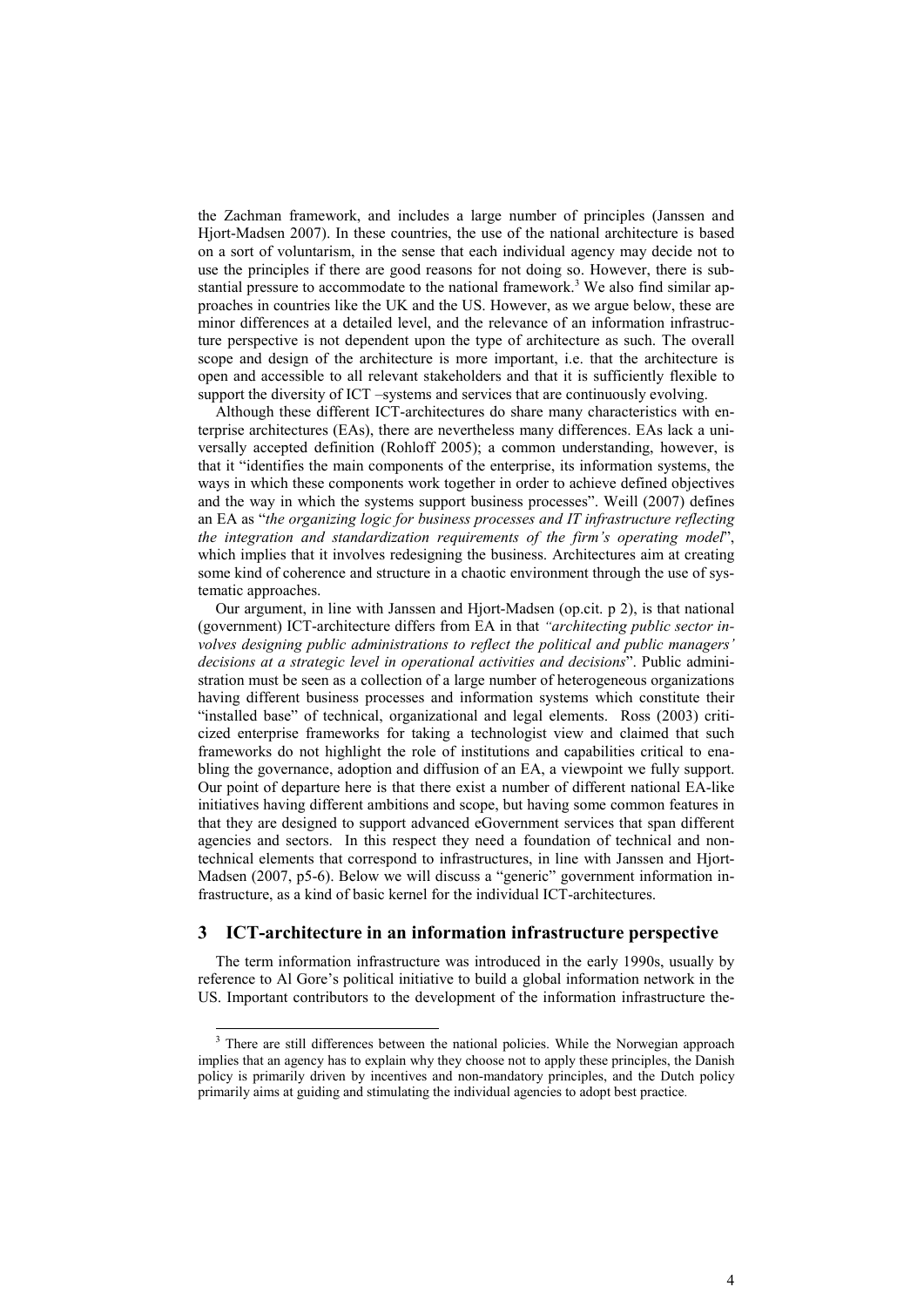ory, among others, have been Hanseth and Monteiro (1996), Weill and Broadbent (1998), Hanseth and Lyytinen (2004). This perspective has proved fruitful in the analysis of a number of cases, including the description of complex technical systems (Ciborra 2000, 2002), with links to standardization processes (Braa et al. 2007).

Hanseth and Lyytinen (2004) define an information infrastructure (II) as: "*a shared, evolving, heterogeneous installed base of IT capabilities among a set of user communities based on open and/or standardized interfaces*". We find many similarities when comparing this definition with the basic principles of an ICT-architecture; it has to be shared by all its users by being accessible and open to a broad community of users and interests; it has to be continuously evolving, flexible and scalable in order to meet new requirements etc.

By the installed base we mean the history of its technical and non-technical components that determines its further development, that is, the interconnected practices and technologies that are institutionalized in the organization (Hanseth, Ciborra and Braa 2001). One thus needs to understand what the installed base in the public sector comprises, and what implications it might have for the development work. One important part is all the legacy systems; which are often based on proprietary technical solutions, old data formats and non-standard databases. Although many of them are technically outdated, they represent a lot of invested "capital" and are linked to work routines and organizational practices. The legal framework itself is another essential part of the installed base, which in many ways implies substantial challenges both in terms of implementation of the technical solutions and its governance and control. First of all, it constitutes the overall (political) setting for the use of ICT in the public sector, that is the overall principles for governance management. Secondly, it amounts to the logic of a number of systems that are being used in decision making. These systems cannot be changed without revising the corresponding regulation. Furthermore, many of the eGovernment solutions are linked to specific regulations that may include legal definitions which are not, however, consistent across government, making interoperability difficult. Furthermore, the public sector is diverse and manifold in many ways; it includes a large number of agencies that are independent each with its own responsibilities and decision-making power. Furthermore, it is continuously being reformed, and new laws and regulations are being implemented consecutively. We thus define the installed base in a specific government as "*the history of technical, organizational and legal components, including work routines, practices and even social and cultural structures that influence how the ICT systems in government are being used"*. This installed base is neither static nor controlled by a single authority, and it will include multiple local architectures and the specific ICT-solutions that are being developed and maintained at various levels in the public sector.

# **4 What type of infrastructure is needed in the public sector?**

Even though it seems evident that modern governmental electronic services need an information infrastructure, the type of infrastructure this may be is not obvious, nor the requirements it should meet. Hanseth and Lyytinen (2004) present a simple taxonomy for IIs. Using the scale and scope of the II as the main classification criterion they distinguish between three types of vertical II's: 1) universal service infrastructure, 2) business sector infrastructure, and 3) corporate information infrastructure. A *universal service infrastructure* is designed for all types of users and applications, based upon a set of international standards. Internet is the most typical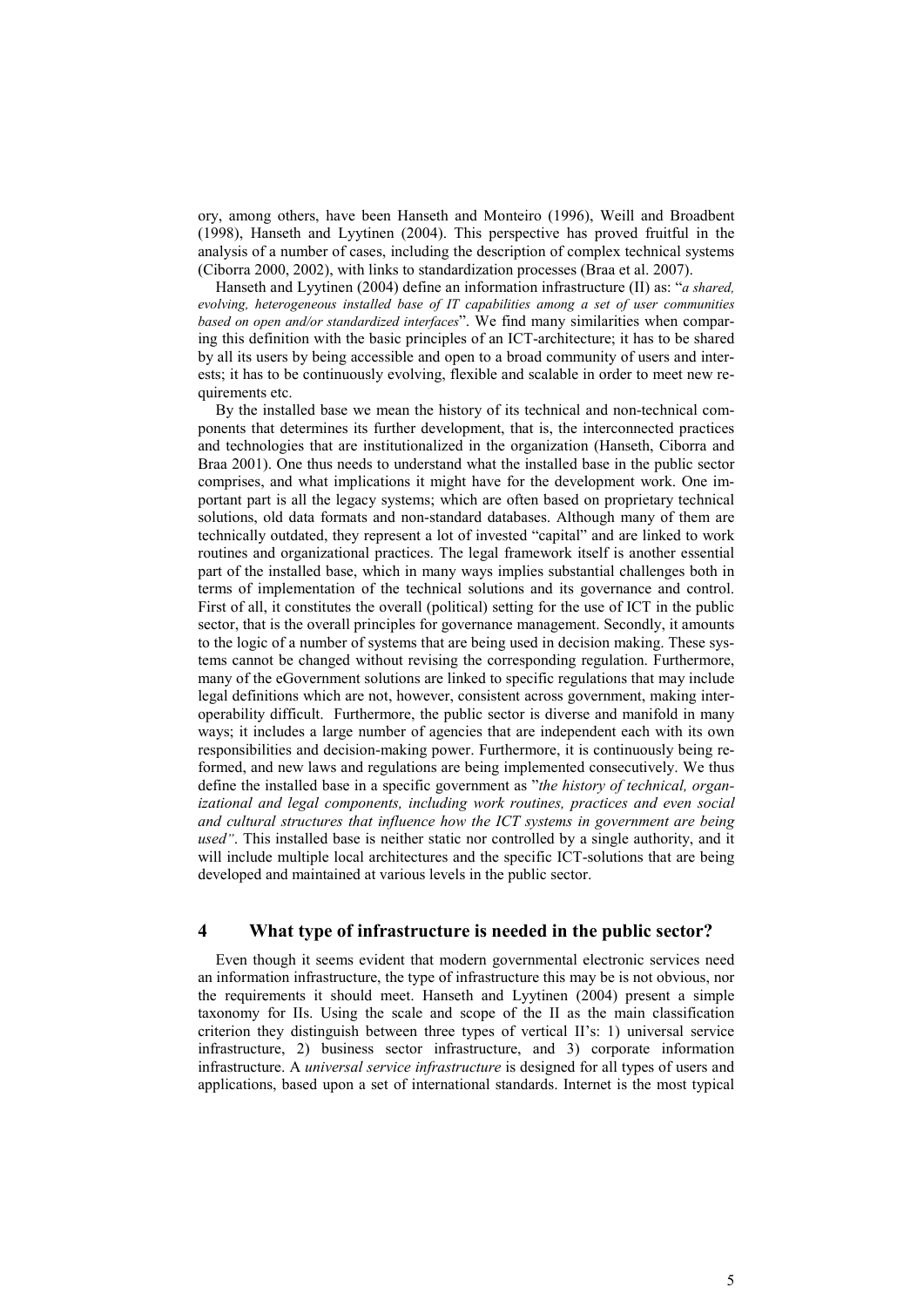example. Second, a *business sector infrastructure* is designed for specific groups of users, and offers specialized transactions- and data exchange services (e.g. the finance industry, car industry etc). Thirdly, their *corporate infrastructure* offers informationand transaction services for its internal users and its partners, which has a limited focus and may be based on specialized standards and services.

Although information infrastructures for the government share many of the characteristics of these different types of II's, such as being heterogeneous and containing many standards and many service providers, there are also quite a few differences. Although a government II will span a large and heterogeneous group of users, that is, public agencies, citizens, businesses, suppliers etc., it will be more limited than a universal II designed to support potentially any application, service or user. Another important difference is the presence of legal regulations in the installed base of a government II. The principle of legality is an important factor in modern government, implying that legal regulations must always be taken into account.

In the same way it can be argued that an II for the government will resemble some of the properties of a corporate II, e.g. regarding its more limited scope and appliance. It is also possible to determine more specific guidelines and directions related to architecture and technical systems. On the other hand, an II for the government will have greater diversity than a corporate II since it will include a large number of state agencies and municipalities which to a large extent are independent, in that each institution has its own specific responsibility and decision authority. Furthermore, while a private company may define its own standards, the government has to pay attention to precompetitive measures and secure an open and accessible public sector. It could also be argued that a government II bears some resemblance to a business sector II;. However, a business sector infrastructure will be more restricted than the government infrastructure, with regard to purpose, functions and methods of use. The table below summarizes these four categories of II's and their characteristics<sup>4</sup>:

| Types              | Universal II                                                                                               | Business sector II                                                                                                                | Corporation II                                                                                                              | Government II                                                                                                   |
|--------------------|------------------------------------------------------------------------------------------------------------|-----------------------------------------------------------------------------------------------------------------------------------|-----------------------------------------------------------------------------------------------------------------------------|-----------------------------------------------------------------------------------------------------------------|
| Quality            |                                                                                                            |                                                                                                                                   |                                                                                                                             |                                                                                                                 |
| Shared<br>(by)     | Potentially any appli-<br>cation, service or user<br>on earth.                                             | Primarily companies within<br>the sector (including their<br>employees), but also cus-<br>tomer and suppliers.                    | Primarily units and em-<br>ployees within the cor-<br>poration, but also sup-<br>pliers, customers and<br>partners.         | Primarily public agencies<br>along with suppliers to and<br>users of the public services                        |
| Evolving           | By adding services<br>and computers to the<br>network since the first<br>data network was es-<br>tablished | By exchanging new types<br>of information among the<br>users and by involving<br>more organizations.                              | By integrating more<br>applications with each<br>other, by introducing<br>new applications                                  | By adding new services,<br>exchanging new types of<br>information and integration<br>of new applications        |
| Hetero-<br>geneous | Many sub infrastruc-<br>tures, different version<br>of standards, service<br>providers, etc.               | Multiplicity of competing<br>and overlapping subinfra-<br>structures, standards, ser-<br>vice providers, etc.                     | Multiplicity of applica-<br>tions and subinfrastruc-<br>tures, users, services<br>etc.                                      | Includes many sector-wise<br>infrastructures, multiplicity<br>of applications and various<br>types of standards |
| Installed<br>base  | The current Internet.<br>applications integrated<br>with it, users and use<br>practices                    | All current integrated ser-<br>vices, their users and de-<br>velopers, and the practices<br>they are supporting and<br>embedding. | All current applications<br>and their users and de-<br>velopers, and the work-<br>ing practices they sup-<br>port and embed | Legal regulations, politics,<br>administrative practices,<br>legacy systems, etc                                |

Table 1: Different types of information infrastructures and their characteristics

 $\overline{a}$ 

<sup>&</sup>lt;sup>4</sup> This table is based on table II in Hanseth and Lyytinen (2004), but expanded with a fourth category:Government II (GII).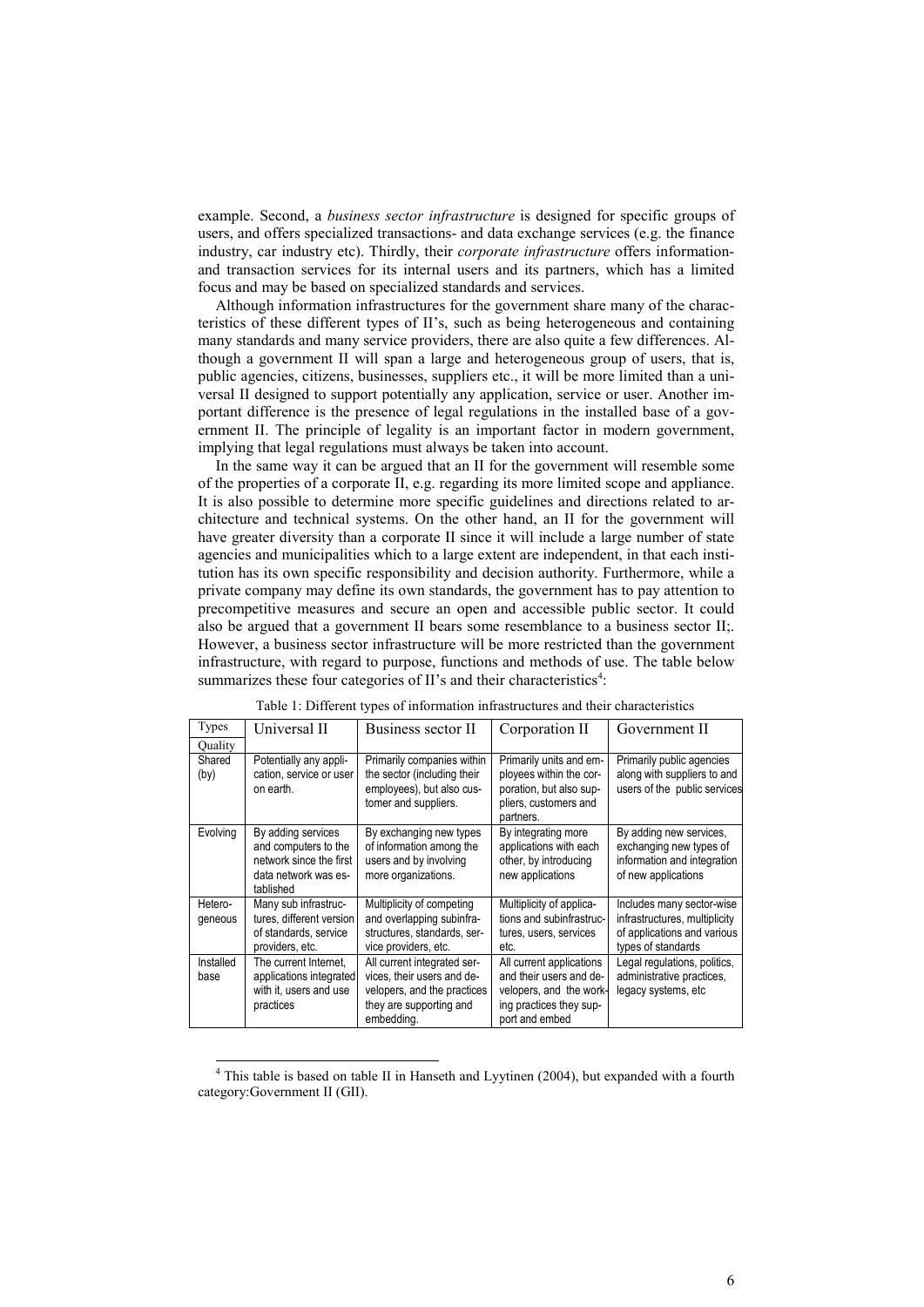We will thus argue that it will be fruitful to introduce this new category: an (e)*Government information infrastructurs,* denoted GII. Our definition of the objective of a GII is that it *"should include the technical, organizational and legal structures that are required to enable and support ICT-solutions in the public administration to operate as intended".* This approach would correspond to the definition introduced by Tilson and Lyytinen (2009, p2), which states that infrastructures are "*the basic physical and organizational structures needed for the operation of a society or enterprise".* Our definition is based on normative criteria since it describes what goals must be fulfilled in order to be included in a GII, rather than describing what specific characteristics that must be met. This definition is somewhat "vague", but it reflects the basic nature of infrastructures; they cannot be conceived as static and welldefined., but continuously changing and expanding. Just as we cannot consider the public administration as a single "body", it follows that we cannot perceive a government II as merely a single entity, but rather as several (sub) infrastructures related to the different levels and the different sectors. This implies that a GII must be perceived as a diverse collection of elements that grows through an evolutionary harmonization and coupling of different sub-infrastructures, which implies the coupling of the different installed bases that are already part of the public administration today.

In addition to the characteristics described in the table, there are also other characteristics, as its dynamics, the stakeholders and strategy for governance, that illustrate the differences between them and why it is reasonable to introduce GII as a fourth category.

 The dynamics and drivers in a GII will primarily be agency needs and it will thus be shaped by political directions and signals. This is different from the other types of IIs, in view of the fact that a universal II is technology and user driven, while a business sector II is user driven and shaped by the requirements from the civil society, and that a corporation II is driven by business needs of the corporation. A GII will comprise a wide range of stakeholders, including citizens, businesses, agencies, NGO's, suppliers and politicians. This, however, represents a more "focused" group of stakeholders than for a universal II, which comprises all types of users and use patterns. But it is clearly a larger and more heterogeneous group of stakeholders than for both business and corporate IIs, which are typically limited to the stakeholders within the businesses and industries.

Not least, the strategy for governance is different. In the context of a GII strategy will mainly manifest itself through political governance, legal regulations and principles for the public administration, including the perspectives of democracy and rule of law. This is in contrast to e.g. a universal infrastructure, where the emphasis is put on international consensus. We also find that the governance structure and use of policy instruments in the public sector differ from what we find in private corporations as well as in business sectors. In particular, a corporate infrastructure may appear more coherent in that it can apply more powerful means of co-ordination without having to allow for influence from the environment, which the government, on the other hand, is obliged to accommodate. As a contrast, the government acts both as a service provider and as an authority that must exercise control and ensure common values and civil rights, which in turn implies that a government II must also exhibit other characteristics. An important element of a governance strategy for a GII will furthermore be to overcome the barriers represented by the silo organization in the public sector when developing new eGovernment services.

One may ask to what extent it is fruitful to introduce this new type of information. The contrary would be to claim that since its installed base does not fit into existing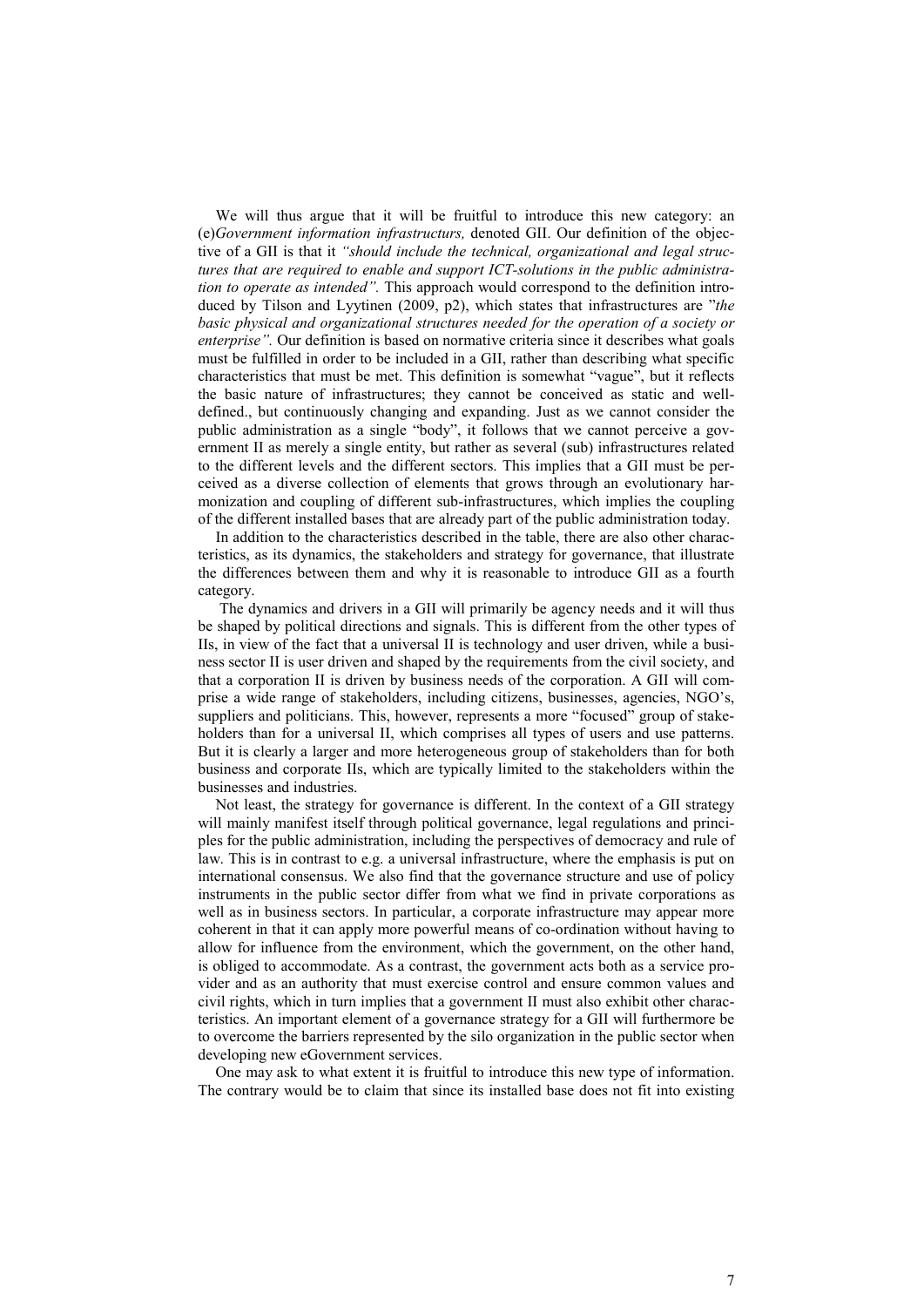categories, one should rather accept that an information infrastructure perspective does not add much insight when it comes to government ICT architecture, and that it may even be counterproductive since it offers misleading associations. Such arguments should be taken seriously, and an II perspective is not the only relevant perspective to be applied in the analysis of government ICT architectures. However, we will argue that an II perspective will help us to identify both similarities and differences, and in this way create a basis for a better understanding of what government ICT architectures should be and should not be. Not least we should carefully examine what lessons can be learned from other II projects when it comes to design and not least management of complex ICT architectures.

#### **Implications of an infrastructure perspective for designing ICT architectures**

Previous experiences from building infrastructures clearly reveal that they cannot be constructed in the same way as traditional information systems. Hanseth and Lyytinen (op. cit, p 208) points out that IIs are large and complex, evolving over a heterogeneous set of communities and components; they need to adapt to both functional and technical requirements that are *unknown* at the time of designing, and they are commonly designed as extensions to, or improvements on, the existing installed base with heterogeneous, diverse components that are not under the control of a single authority or designer. The implication of this view on ICT architectures is to admit that the complexity and diversity of the public sector cannot be resolved, but has to be accepted and handled in constructive ways. It thus follows that ICT-architectures cannot be designed and built through a top-down process-reengineering approach. Rather the opposite, whereas they are meant for a variety of users and types of usage implying an abundance of user requirements and external conditions, they have to be adopted and adapted in a step-wise, bottom-up strategy, thus corresponding to the building of infrastructures (see e.g. Ciborra 2000, 2002). For a GII this means that the strategy for development will be driven by the needs of the different public agencies along with requirements from citizens and private sector users. It is therefore particularly important that government ICT-architectures are adapted not only to existing technical components, but also to institutions and capabilities critical to the governance, adoption and diffusion of them (Ross, 2005).

The proposal for the Norwegian ICT-architecture is based on a layered structure, which is in line with central principles of object-oriented system architecture. This also resembles service-oriented architecture. Hanseth and Lyytinen (2004) also demonstrate a similar strategy in the design of infrastructures by decomposing a complex infrastructure into a set of simpler ones which offer only one type of functionality. This type of *horizontal* decomposition is equivalent to the use of abstraction principles applied in software engineering. According to Hanseth and Lyytinen (ibid) an infrastructure may be split into an application infrastructure and an underlying support infrastructure, where the latter is split into a transport- and service infrastructure such as we find in the Internet architecture. A similar approach of layering information infrastructures is applicable for a GII. This means that a government information infrastructure will consist of a basic infrastructure, a service infrastructure and an application infrastructure, cf. figure 2. The basic infrastructure will contain generic shared services, while the application infrastructure will contain specialized shared services based on the generic ones. Examples of such services are shared handling of registries, shared metadata and the generation of electronic forms. This implies that the generic, shared services of the basic infrastructure will offer a minimum of functionality, which most of the stakeholders will find useful and valuable. Additional function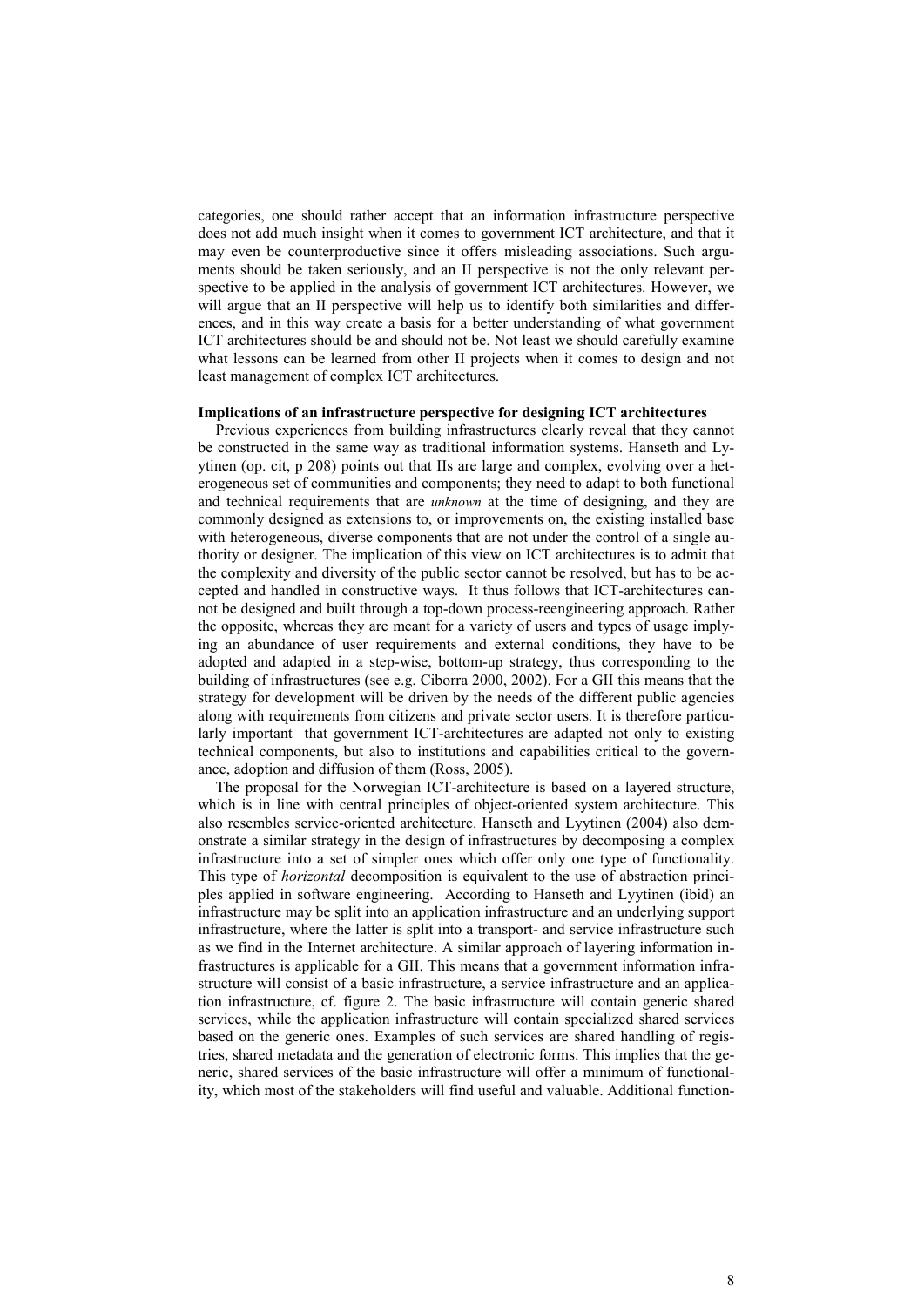ality that is not offered by the generic shared services may be implemented by building specialized services in the application infrastructure on top. Both types of services may utilize the shared services in the service infrastructure, for example electronic ID.



**Figure 2 : Layering of infrastructures – the case of Norwegian ICT-architecture** 

### **4.1 Legal regulation – also a catalyst for new services in the public sector?**

Traditionally, laws and regulations are regarded as barriers against development of eGovernment. Legal regulation, however, may also be seen as a catalyst in the public sector, because new laws and regulations can help facilitate the penetration of new ICT solutions. An example in Norway is the introduction of the eGovernment administrative rule<sup>5</sup>, which has accelerated the development and use of secure electronic communication services in the government. The Norwegian Freedom of Information Act is yet another example, prescribing that all Norwegian ministries, directorates and authorities make their mail records publicly accessible on the Internet.

Similarly, new common components may be introduced through a "bootstrapping" strategy, because a legal regulation identifies and creates requirements that must be fulfilled. On the other hand these requirements may be demanding to implement, due to old systems and practices. Bootstrapping means "to promote or develop by initiative and effort with little or no assistance" (Hanseth & Aanestad 2001). Hanseth & Lyytinen (2004) propose some simple design principles: i) design initially a service that takes the desires of chosen user groups into account; ii) draw upon existing installed bases where this is advantageous; iii) expand installed base by persuasive tactics in order to gain sufficient momentum (critical mass of users); iv) make the solution as simple and modular as possible, especially in order to avoid future lock-ins.

We have seen that such a strategy has been successful in a Norwegian context, for example the Norwegian State Educational Loan Fund has succeeded in providing new eGovernment services to a limited user group. The need for financial support in order to pursue studies has motivated their customers to use the electronic services for identification and authentication. Thus, the fact that most of them are young and educated implies that they have the skills to take the authentication service into use (Lånekassen 2008). Although their interests as users were limited, by using a part of the ICTarchitecture they will contribute to increasing the value of the entire infrastructure through the mechanism denoted as *positive network externalities* (Weil and Broadbent 1998, Hanseth & Aanestad 2001). A similar mechanism was crucial when the first

<sup>&</sup>lt;sup>5</sup> The rule, enacted by the Public Administration Act (1967), regulates how electronic communication in government can take place and requires agencies to respond to electronicl enquiries in a similar way.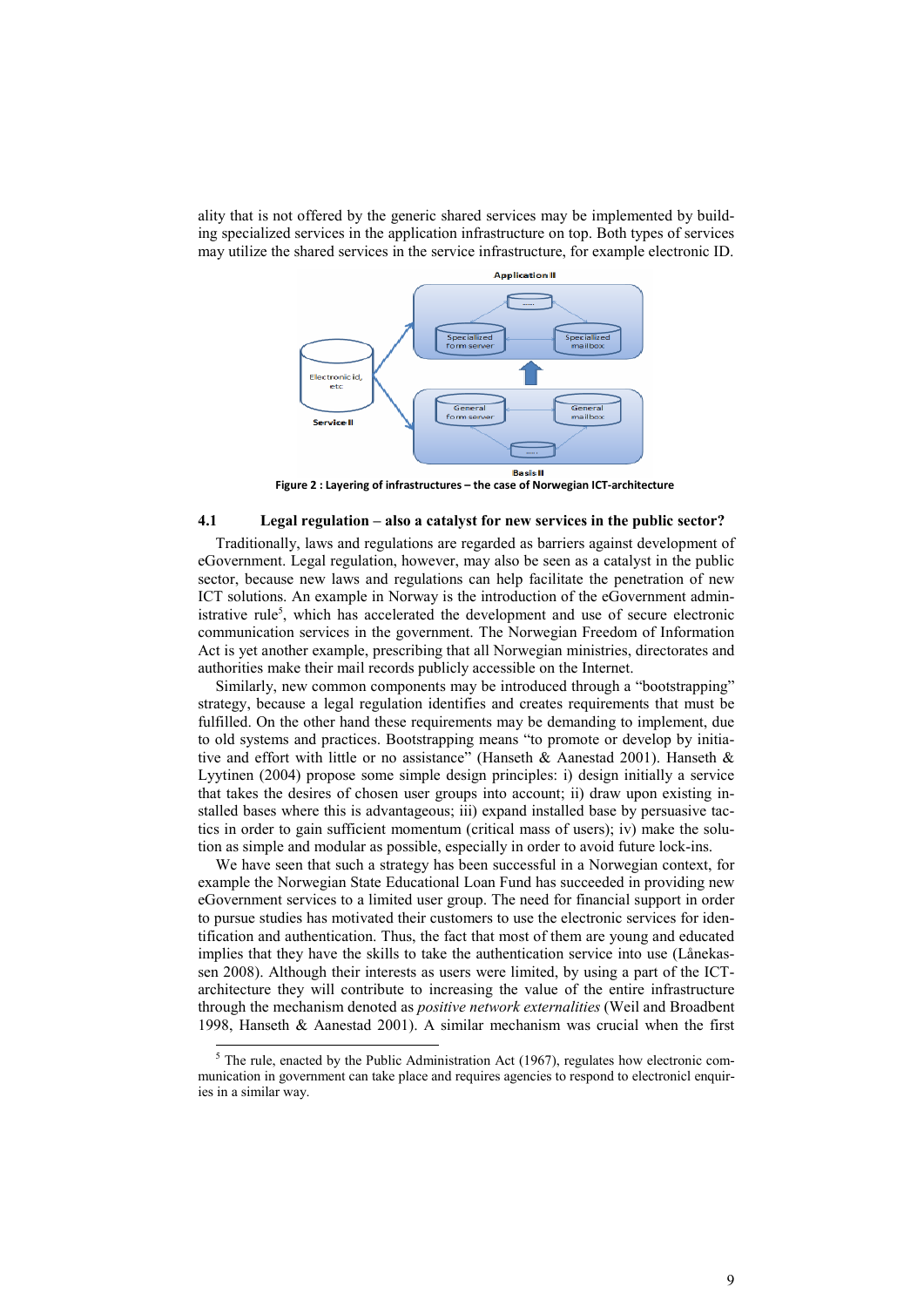version of the Norwegian portal *Altinn<sup>6</sup>,* a common portal for public reporting in Norway, was introduced and has subsequently proved to be successful.

This illustrates that ICT solutions, when made simple at the outset, can be further developed and adapted in the long run to accommodate continual shifts in requirements and needs. A prerequisite is that ICT solutions are designed with sufficient flexibility so as to handle changes after the solutions have been taken into use. This flexibility is twofold and consists of both *change and use*. The *change* perspective emphasizes that a standard [in the infrastructure] may be replaced by another (more appropriate) standard, without entailing high costs and uncertainty. Examples here are how standards have been replaced on the Internet at various layers. The *use* perspective emphasizes that the infrastructure must allow for usage in different ways and for different purposes. Again, Internet is the best example, but new mobile communication platforms are also used today for many different types of applications. These two perspectives are related in the sense that increased flexibility in usage will entail a lesser need for change flexibility and vice versa. In practical terms it means that a generically designed ICT-architecture will have a lesser need for flexibility to changes than an ICT-architecture that is designed in a more specialized and narrow manner. In this way, an open and flexible infrastructure will help to overcome many of the obstacles caused by the information silos in the public sector.

# **5 Concluding remarks**

 $\overline{a}$ 

We have demonstrated that it can be fruitful to apply an information infrastructure perspective when designing a government ICT-architecture in order to understand its scope, variety and dynamic nature. We have defined a new type of infrastructure, an eGovernment information infrastructure that will include essential components of the ICT-architecture. When comparing the characteristics of an eGovernment ICTarchitecture with different types of (conceptual) information infrastructures described in the literature, we find a number of similarities, but also differences, which can help us to identify important factors for the successful planning, implementation and management of an ICT-architecture. In particular, we have illustrated that it can help us to understand the complexity of the installed base, and how to handle it in a constructive way, for example through bootstrapping and cultivation approaches. We emphasize that such work is not primarily a technical design task, but must include ongoing organizational, legal and cultural reform processes on various levels in the government. Thus, our understanding is in line with Bygstad's (2008) conclusion that *"it is fruitful to regard information infrastructure as an ICT-based organizational form",* which represents an important contribution to understanding what kind of role and ICTarchitecture may play in the public sector. An important implication of this view is that an ICT-architecture cannot be designed and implemented in a top-down manner, but has to evolve through dynamic, iterative and also, to some extent, experimental development processes. Janssen and Hjort-Madsen, 2007, p 2) claim that ICTarchitectures are often initiated at the political levels and diffused using different gov-

<sup>&</sup>lt;sup>6</sup>Altinn is a common portal for public reporting to the government in Norway. It started out as a project between two ministries and three agencies to help businesses report accounting records to the government, but it is currently used by more the 25 different agencies in their dialogue with a large variety of private businesses and organizations. It has undergone an evolutionary process and has been adopted and adapted throughout the Norwegian Government.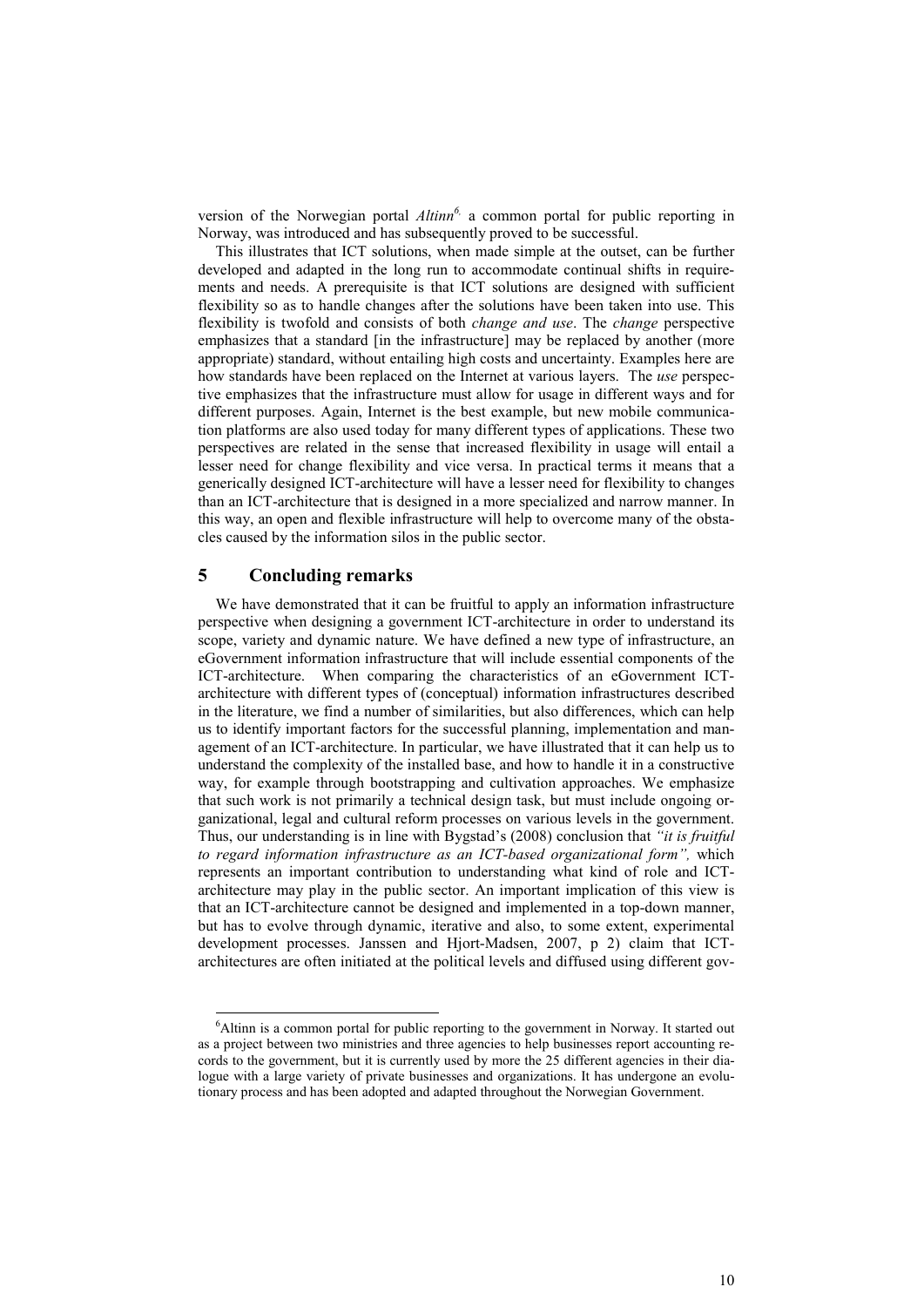ernance mechanisms. A government ICT-architecture is meaningless if it is not adopted and used by public agencies.

Although some of our discussions have been based on the specific characteristics of the Norwegian public sector and its proposed ICT-architecture, we maintain that our arguments are applicable to a large extent to similar work being done in other national governments. However, it is necessary to understand the significance of the specific political, regulatory and organizational context which is defined by the constitutional framework, the political setting and the current organizational practices in each country.

Our discussions furthermore illustrate that ICT architectures, by definition, are not neutral, universal, or given, but designed according to specific purposes and underlying interests and norms. This is above all related to the overall policies in general and in particular to how one wishes to control the development of eGovernment in the different countries. Thus it has significance for both the use and effects of the ICTarchitecture. Furthermore, they are woven into a given socio-technical reality in a political, organizational and institutional context that cannot be overlooked. They are neither static nor closed, but rather, they grow out of organizational practices and a political setting that will change over time in interaction with its environment.

Finally, we do not deny that other conceptualizations of ICT-architectures canbe fruitful, such as, for example, Orlikowski and Iacono's (2000) "ensemble view", but we believe that the addition of an infrastructure perspective is useful. We fully support their concluding statement that *"the lack of theories about IT artefacts, the ways in which they emerge and evolve over time, and how they become interdependent with socio-economic contexts and practices, are key unresolved issues for our field and ones that will become even more problematic in these dynamic and innovative times*". More research on the different types of ICT artefacts in eGovernment solutions is highly needed.

### **References**

- Braa, J., Hanseth, O., Mohammed, W., Heywood, A., and Shaw, V. (2007) "Developing Health Information Systems in Developing Countries. The Flexible Standards Strategy.," *MIS Quarterly* (31:2) 2007, pp. 381-402).
- Bygstad, Bendik (2008) Information infrastructure as organization. A critical realist view. *Twenty Ninth International Conference on Information Systems (ICIS 2008),*
- Ciborra, Claudio (2000) A Critical review of the literature on the Management of Corporate Information Infrastructures. In Ciborra et al: *From control to drift*. Oxford University Press.
- Ciborra, Claudio (2002): *The labyrinths of information. Challenging the wisdom of systems.* Oxford University Press

Grönlund, Å. (2005). State of the Art in E-Gov Research: Surveying Conference Publications,

*International Journal of Electronic Government Research*, 1(4), pp. 1-25.

- Grönlund, Å. and Andersson, A. (2006). e-Gov Research Quality Improvements Since 2003: *Electronic Government*, LNCS 4084, pp.1-12.
- Hanseth O. and E. Monteiro (1996) Information Infrastructure development. The tension between Standardization and flexibility. In *Science, technology and Human Values*. Vol 21:4
- Hanseth, Ole & Kalle Lyytinen (2004): *Theorizing about the Design of Information Infrastructures: Design Kernel Theories and Principles*. Sprouts Working Papers on Information Systems. Available at: http://sprouts.aisnet.org/124/1/040412.pdf
- Hanseth, Ole & Margunn Aanestad (2001): *Bootstrapping networks, communities and infrastructures. On the evolution of ICT solutions in health care*. Available from: http://heim.ifi.uio.no/~oleha/Publications/On%20the%20evolution%20of%20telemedicine% 20networks4.pdf